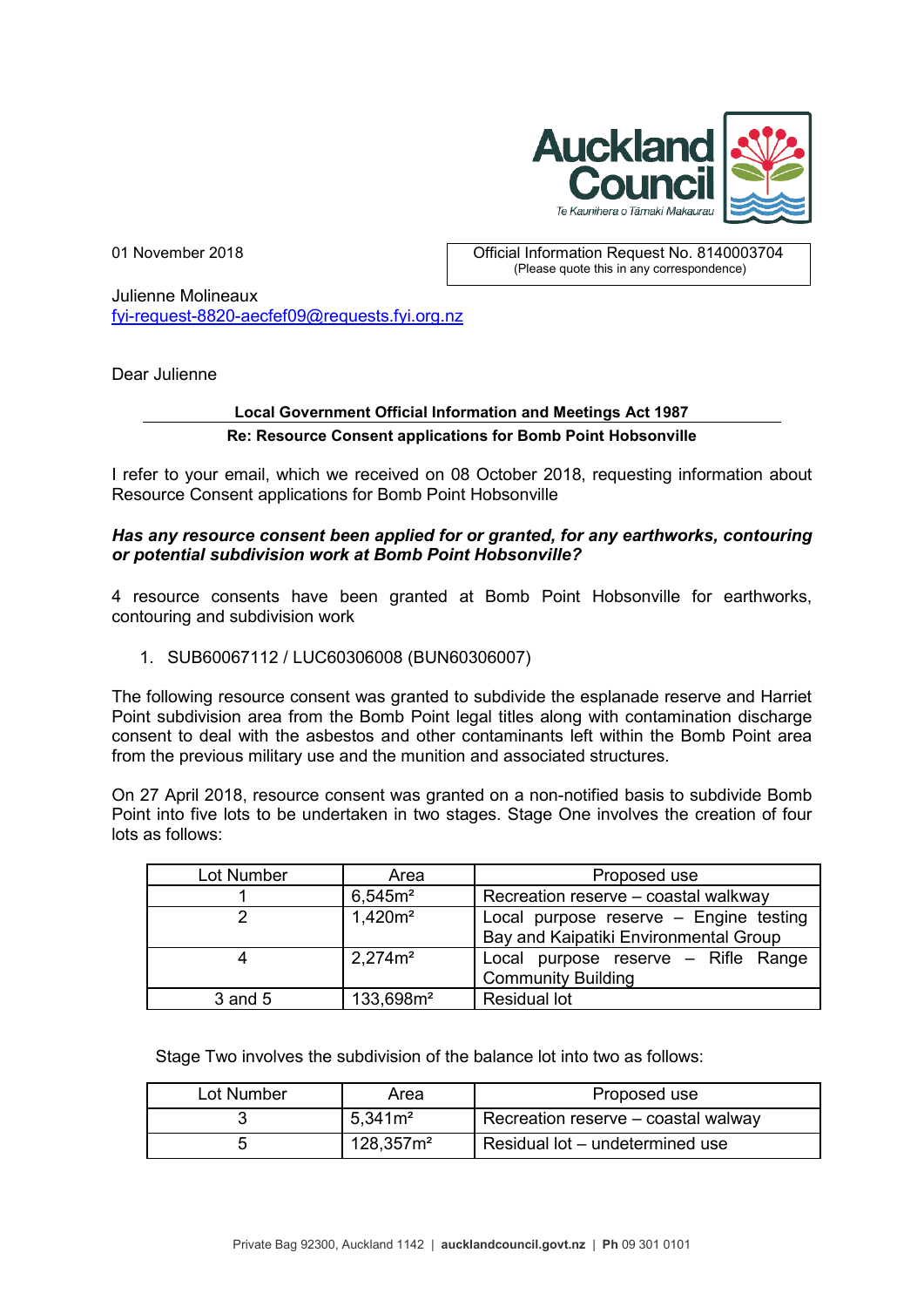### 2. LUC60313715 / SUB60312303 (BUN60313716)

On 2 July 2018 resource consent was granted on a non-notified basis to subdivide the two sites, being 261 Hobsonville Point Road (PT LOT 2 DP 330629, LOT 3 DP 211237, LOT 3 DP 511649, LOT 5 DP 511649, LOT 3 DP 463057) and 54 Rangihina Road (LOT 1003 DP 506082) into 6 lots.

The subdivision is to be undertaken in two stages. Stage 1 involves the subdivision of 261 Hobsonville Point Road as follows:

| Lot Number          | Area                                     | Proposed use                                                                                                        |
|---------------------|------------------------------------------|---------------------------------------------------------------------------------------------------------------------|
| Proposed Lot 8      | 2.1061ha                                 | <b>Residential Superlot</b>                                                                                         |
| Proposed Lot 9      | 0.1909ha                                 | Recreation Reserve to yest                                                                                          |
|                     |                                          | with Auckland Council                                                                                               |
| Proposed Lot 10     | 39 <sup>m²</sup>                         | To amalgamate with adjoining<br>Lot 3 LT 522637 as future<br>road reserve                                           |
| Lot 3 & 5 DP 511649 | 13,332m <sup>2</sup> & 203m <sup>2</sup> | Located within the 'Catalina<br>Bay' site for future urban<br>development and to be vested<br>as road respectively. |

Stage 2 involves the subdivision of 54 Rangihina Road as follows:

| Lot Number       | Area                | Proposed use                                                          |
|------------------|---------------------|-----------------------------------------------------------------------|
| Proposed Lot 6   | 10.7933ha           | Balance lot (undetermined use)                                        |
| Proposed Lot 7   | 1.8732ha            | Recreation Reserve to vest with<br><b>Auckland Council</b>            |
| Proposed Lot 201 | 2,372m <sup>2</sup> | Local Purpose (Esplanade)<br>Reserve to vest with Auckland<br>Council |

3. LUC-2013-1291 / REG-2013-1289 / REG-2013-1290

There used to be a landfill located in the southern portion of the site. This consent approved the remediation of the landfill which has now been completed.

4. LUC-2014-2147 / REG-2014-2148 / REG-2015-620

This consent approved the construction of the coastal walkway around the periphery of Hobsonville Point, some of which falls within the subject site.

The Waitangi Tribunal has also granted that Te Kawerau a Maki received the parcel of land being SEC 1 SO 476963 within Bomb Point as part of their Treaty Settlement within the *Bomb Point area. Council has not received any resource consent applications for this legal parcel.*